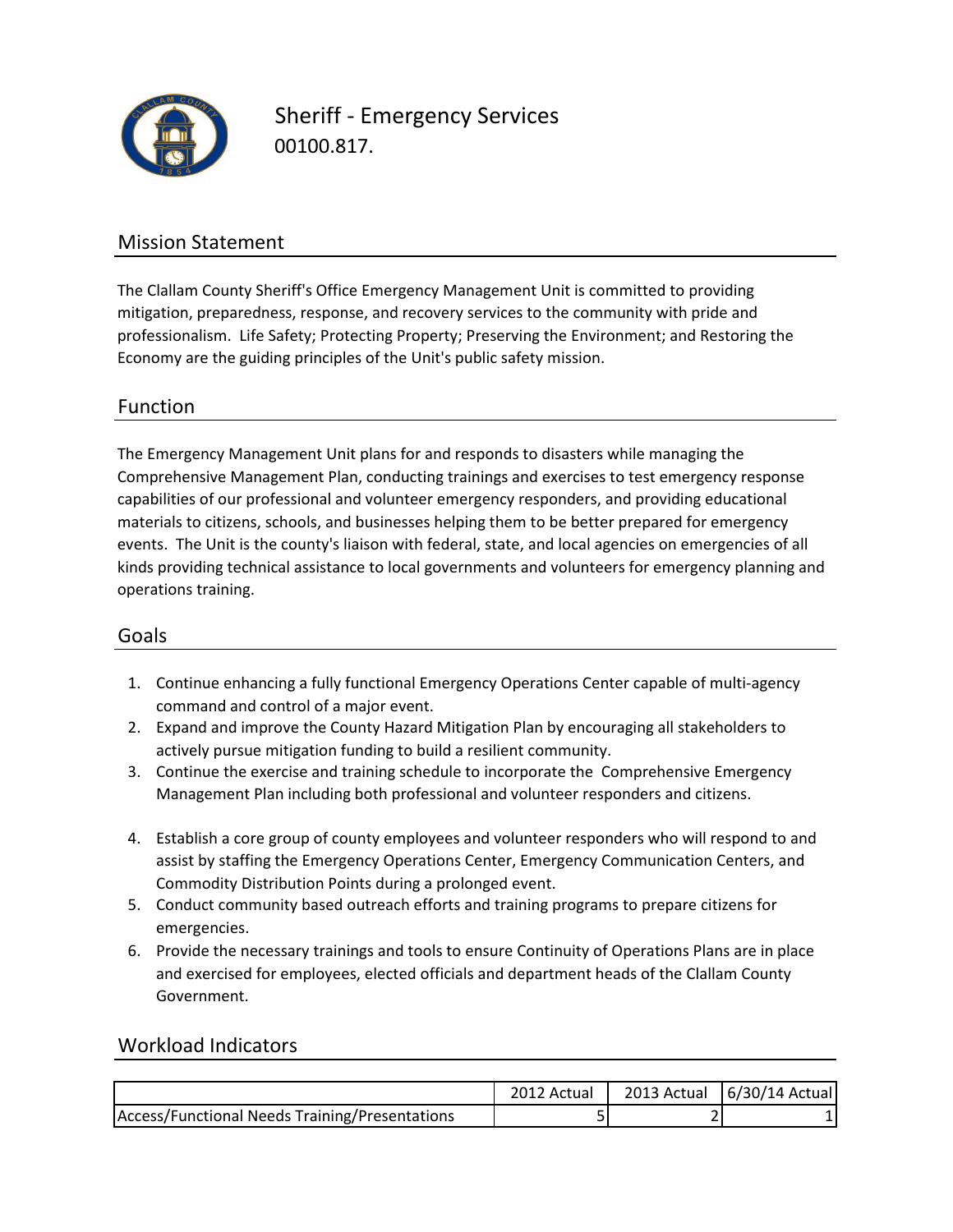| All Hazards Alert Broadcast Tests & Monitoring       | 15  | 15  |    |
|------------------------------------------------------|-----|-----|----|
| <b>Emergency Alert System Tests &amp; Monitoring</b> | 104 | 104 | 40 |
| <b>EOC Readiness Trainings</b>                       |     |     |    |
| Hazard Mitigation Stakeholders & Public Outreach     |     |     |    |
| Meetings/Workshops                                   | 13  |     |    |
| <b>Incident Command Trainings</b>                    |     |     |    |
| Incident Management Team Trainings/Presentations     | 24  | 24  | 18 |
| Map Your Neighborhood Classes                        | 6   | 6   |    |
| <b>Critical Incident Stress Management Sessions</b>  | 9   | 12  |    |
| <b>CERT Trainings and Seminars</b>                   |     |     |    |
| Professional Development for Staff                   |     |     |    |
| <b>Public Presentations</b>                          | 21  |     |    |
| <b>Stakeholder Trainings and Workshops</b>           | 8   | 15  |    |
| <b>Stakeholder Planning Sessions</b>                 | 55  | 50  | 38 |
| <b>EMU Incident Notifications</b>                    |     |     |    |
| <b>Team Tsunami Public Presentations</b>             |     |     |    |
| <b>Functional Access Service Teams</b>               |     |     |    |
| <b>Community Points of Distribution Teams</b>        | 0   |     |    |
| Training Exercises for Region, State, Tribes, Local  | 15  | 15  |    |

## Grant Funding Sources

- 1. Homeland Security Citizen Preparedness Grant through Region 2
- 2. Homeland Security Planning Grant through Region 2
- 3. Homeland Security Law Enforcement Grant through Region 2
- 4. Washington State Emergency Management Performance Grant
- 5. Homeland Security Citizen Corps Grant

## Revenues

|                                       | 2012 Actual | 2013 Actual | $6/30/14$ Actual | 2015 Budget |
|---------------------------------------|-------------|-------------|------------------|-------------|
| <b>Taxes</b>                          |             |             |                  |             |
| <b>Licenses and Permits</b>           |             |             |                  |             |
| Intergovernmental Revenues            | 155,203     | 121,215     | 67,036           | 141,019     |
| <b>Charges for Goods and Services</b> |             |             | 22,566           | 9,000       |
| <b>Fines and Forfeits</b>             |             |             |                  |             |
| Miscellaneous Revenues                | 738         |             |                  |             |
| <b>Other Financing Sources</b>        | O           |             |                  |             |
| Transfers In                          |             |             |                  |             |
| <b>General Tax Support</b>            | 46,610      | 103,737     | 22,593           | 115,316     |
| Total                                 | \$202,551   | \$224,953   | \$112,195        | \$265,335   |

## Expenditures

|  |  | Actual | 2013 Actual | 6/30/14 Actual | 2015 Budget |
|--|--|--------|-------------|----------------|-------------|
|--|--|--------|-------------|----------------|-------------|